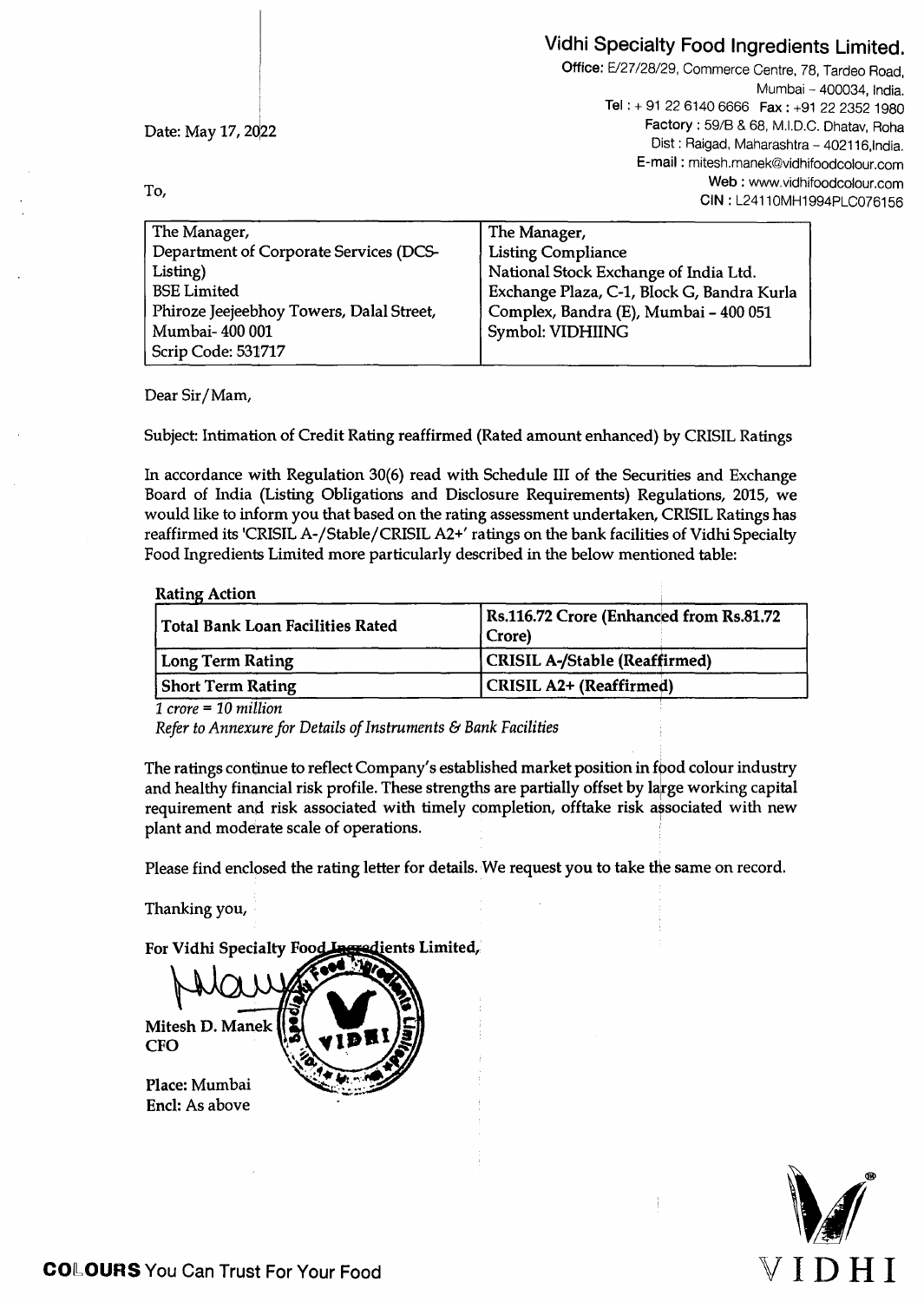

# **Rating Rationale**

May 16, 2022 | Mumbai

# **Vidhi Specialty Food Ingredients Limited**

*Ratings reaffirmed; Rated amount enhanced*

#### **Rating Action**

| Total Bank Loan Facilities Rated | Rs.116.72 Crore (Enhanced from Rs.81.72 Crore) |
|----------------------------------|------------------------------------------------|
| Long Term Rating                 | CRISIL A-/Stable (Reaffirmed)                  |
| ∥ Short Term Rating              | ∥ CRISIL A2+ (Reaffirmed)                      |

*1 crore = 10 million Refer to Annexure for Details of Instruments & Bank Facilities*

#### **Detailed Rationale**

CRISIL Ratings has reaffirmed its 'CRISIL A-/Stable/CRISIL A2+' ratings on the bank facilities of Vidhi Specialty Food Ingredients Limited (VSFIL; part of Vidhi group).

The ratings continues to reflect group's established market position in food colour industry and healthy financial risk profile. These strengths are partially offset by large working capital requirement and risk associated with timely completion, offtake risk associated with new plant and moderate scale of operations.

CRISIL Ratings had upgraded its rating on the bank facilities of VSFIL to 'CRISIL A-/Stable/CRISIL A2+' from 'CRISIL BBB+/Positive/CRISIL A2' vide its rationale dated April 29, 2022.

Rating action reflected strengthening of the business risk profile while maintaining a healthy financial risk profile. Revenue is estimated to have improved in fiscal 2022, as reflected from the group's operating performance during 9 month of fiscal 2022. Revenue growth has been on back of better export demand and further strengthening of its market position in the food colour business. While operating margin is estimated to see some moderation due to high proportion of trading revenue and higher raw material prices, group's absolute earnings before interest, depreciation, taxation and amortization (EDBITA) is estimated to have improved in fiscal 2022. Going ahead, business risk profile is expected to benefit from higher proportion of manufacturing in the revenue mix with the commencement of operations at its new plant coupled with continued healthy demand. Financial risk profile is expected to also improve with accretion to reserves, further augmenting the networth, resulting in very comfortable capital structure despite the capex and continued healthy debt protection metrics.

#### **Analytical Approach**

For arriving at the ratings, CRISIL Ratings has combined the financial and business risk profiles of VSFIL and its wholly owned subsidiary, Arjun Food Colorants Manufacturing Private Limited (AFCMPL). This is because both these entities, collectively referred to as the Vidhi Group, have a common management and strong operational and financial links.

Please refer Annexure - List of entities consolidated, which captures the list of entities considered and their analytical treatment of consolidation

# **Key Rating Drivers & Detailed Description**

#### **Strengths:**

**Established market position in food colour industry**

Group has established its market position over last 25 years in the food colour industry especially in the export market on back of sound operating efficiencies. Group has ISO and Kosher certifications, and product approvals from customers and majorly caters to export market with 80% of revenue. Group's clientele include global food colour vendors such as Univar Inc, UK; Map Technologies Ltd, UK; Proquimac Food & Pharma SA, Spain; among others. Group also has strong relationship with global majors such as Nestle, Mars, Pedigree, and Sanofi.

#### **Healthy financial risk profile**

Group's capital structure is comfortable indicated by low total outside labilities to adjusted networth (TOLANW) at sub 0.5 time as on March 31, 2021. Group's networth base was healthy at Rs. 162 crore. TOLANW is expected to remain sub 0.6 times as on March 31, 2022 in spite of capex and incremental working capital requirements. On back of healthy operating profits with limited interest outlay, debt protection metrics are expected to remain robust. Interest coverage and net cash accrual to total debt ratios are expected to remain above 20 times and 1 time, respectively, in fiscal 2022.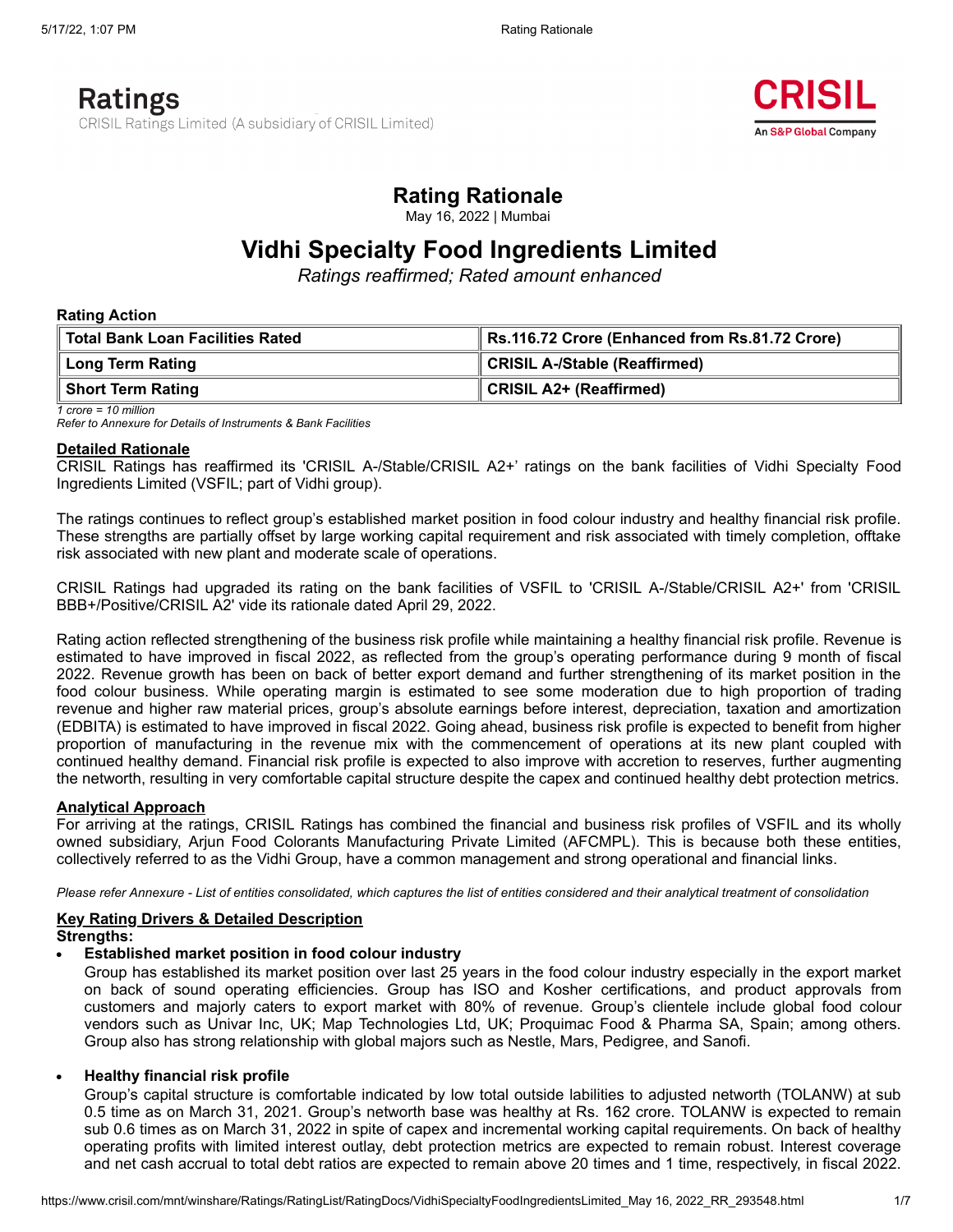Financial risk profile is expected to improve over the medium term supported by steady accretion to reserves and controlled reliance on external debt for proposed capex.

### **Weaknesses:**

### **Large working capital requirement**

Gross current assets were at 239 days because of elongated receivables of 133 days and inventory of 69 days as on March 31, 2021. While debtor's collection has improved in fiscal 2022, operations will remain working capital intensive over the medium term on back of moderate inventory levels.

### **Timely completion and offtake risk associated with new plant**

Group is undertaking capex of around Rs 60 crore in 2 phases. Each phase is of around Rs 30 crore will be funded entirely through internal accruals and cash and equivalents. Accordingly, the group is currently exposed to risk of timely completion and offtake associated with the new plant. Demand risk is partly mitigated by current capacity being utilised fully and steady demand. Ability of the company to swiftly ramp up new capacities while maintaining operating margin will be a rating monitorable.

## **Moderate scale of operations**

While group's scale of operations has improved in fiscal 2022, it continues to remain moderate relative to that of its wellestablished peers. This is partly mitigated by group's new plant becoming operational and addition of new customers which is expected to result in steady increase in revenue. Ability to sustain the revenue growth while maintaining the healthy profitability would be a key rating sensitivity.

#### **Liquidity: Strong**

Group is expected to generate net cash accruals (NCA) of Rs 55-60 crore adequate to meet yearly term debt obligation of Rs 1.8-2 crore per annum, over the medium term. Same will also act as a cushion to liquidity. Average bank limit utilisation was around 70% in the 12 months ended December 2021. Company has capex plans of around Rs 60 crore spread over 3 year period to be funded from the internal accruals. Unencumbered and encumbered cash and equivalents of Rs 11 crore as on December 31, 2021, also underpins liquidity. Current ratio was healthy at 2.99 times as on March 31, 2021.

## **Outlook: Stable**

CRISIL Ratings believes VSFIL will improve on its already established position in the food colours market, backed by its long-standing associations with customers and suppliers, further supported by planned increase in manufacturing capacity.

## **Rating Sensitivity factors**

#### **Upward Factors:**

- Significant improvement in scale with operating margin sustaining above 23% resulting in higher accruals and further augmenting the networth.
- Improvement in working capital cycle while maintaining financial risk profile.

#### **Downward Factors:**

- Decline in revenue or operating profit margin dropping below 15% resulting in much lower cash accruals.
- Increase in working capital requirement, larger-than-expected, debt-funded capex or acquisition, or more-than-expected dividend payout, weakening the financial risk profile and liquidity.

### **About the Group**

VSFIL, promoted by Mr Bipin Manek, manufactures synthetic food colours used in the foodstuff, pharmaceutical, confectionery, pet food, healthcare, dairy products, soft drinks, and cosmetics industries. The company has also set up a research and development (R&D) unit near its manufacturing facility in Roha, which enables the company to test food colours and meet the quality specification set by the US Food and Drug Administration (FDA) and other regulatory bodies around the world. The company mainly exports its products to countries in Europe, North America, Africa, and Australia with a presence in 80 countries globally.

#### **Key Financial Indicators**

| As on / for the period ended March 31 |                 | 2021  | 2020  |
|---------------------------------------|-----------------|-------|-------|
| <b>Operating income</b>               | <b>Rs</b> crore | 264   | 218   |
| Reported profit after tax             | <b>Rs</b> crore | 37    | 34    |
| <b>PAT margins</b>                    | %               | 13.9  | 15.5  |
| Adjusted debt/adjusted networth       | <b>Times</b>    | 1.16  | 0.27  |
| Interest coverage                     | <b>Times</b>    | 32.37 | 16.85 |

**Any other information:** Not applicable

## **Note on complexity levels of the rated instrument:**

CRISIL Ratings' complexity levels are assigned to various types of financial instruments. The CRISIL Ratings' complexity levels are available on [www.crisil.com/complexity-levels](http://www.crisil.com/complexity-levels). Users are advised to refer to the CRISIL Ratings' complexity levels for instruments that they consider for investment. Users may also call the Customer Service Helpdesk with queries on specific instruments.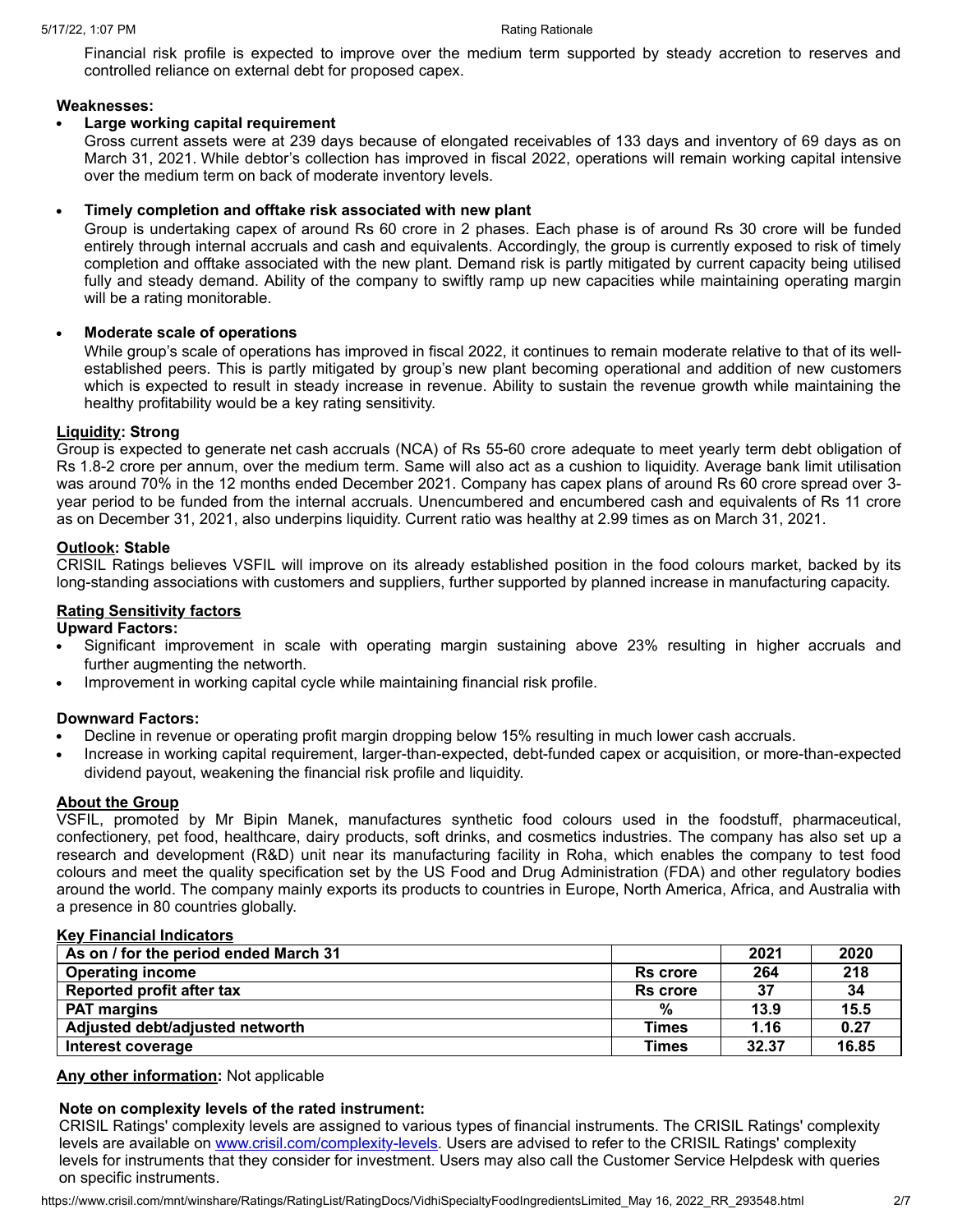## **Annexure - Details of Instrument(s)**

| <b>ISIN</b> | Name of instrument                  | Date of<br>allotment | Coupon<br>rate $(\%)$ | <b>Maturity</b><br>date | <b>Issue size</b><br>(Rs crore) | <b>Complexity</b><br>levels | <b>Rating Assigned</b><br>with Outlook |
|-------------|-------------------------------------|----------------------|-----------------------|-------------------------|---------------------------------|-----------------------------|----------------------------------------|
| NA          | <b>Bank Guarantee</b>               | NA                   | NA                    | NA                      | 0.05                            | NA.                         | CRISIL A2+                             |
| NA          | Letter of Credit                    | NA                   | NA                    | NA                      | 22                              | NA.                         | CRISIL A2+                             |
| <b>NA</b>   | Letter of Credit                    | NA                   | <b>NA</b>             | NA                      | 22.6                            | <b>NA</b>                   | CRISIL A2+                             |
| NA          | Letter of Credit                    | NA.                  | NA                    | NA                      | 4.4                             | <b>NA</b>                   | CRISIL A2+                             |
| NA          | Packing Credit                      | NA                   | NA                    | NA                      | 18                              | NA.                         | CRISIL A2+                             |
| NA          | <b>Post Shipment Credit</b>         | NA.                  | NA                    | NA                      | 17.5                            | NA.                         | <b>CRISIL A-/Stable</b>                |
| NA          | <b>Post Shipment Credit</b>         | <b>NA</b>            | <b>NA</b>             | NA                      | 30.6                            | <b>NA</b>                   | <b>CRISIL A-/Stable</b>                |
| NA          | <b>Post Shipment Credit</b>         | NA.                  | <b>NA</b>             | NA                      | 0.4                             | NA.                         | <b>CRISIL A-/Stable</b>                |
| <b>NA</b>   | <b>Working Capital Term</b><br>Loan | <b>NA</b>            | <b>NA</b>             | Mar-27                  | 1.57                            | <b>NA</b>                   | <b>CRISIL A-/Stable</b>                |

## **Annexure – List of entities consolidated**

| <b>Names of Entities Consolidated</b>         | <b>Extent of</b><br><b>Consolidation</b> | <b>Rationale for Consolidation</b>                                             |
|-----------------------------------------------|------------------------------------------|--------------------------------------------------------------------------------|
| Vidhi Speciality Food Ingredients Ltd         | Full                                     | Financial, Operational and Managerial Linkages                                 |
| Arjun Food Colorants Manufacturing<br>Pyt Ltd | Full                                     | Financial, Operational and Managerial Linkages; is<br>100% subsidiary of VSFPL |

#### **Annexure - Rating History for last 3 Years**

|                                        |           | Current               |                                        |          | 2022 (History)                                      |             | 2021                                          |      | 2020                     |                | 2019                                             | Start of 2019                                 |
|----------------------------------------|-----------|-----------------------|----------------------------------------|----------|-----------------------------------------------------|-------------|-----------------------------------------------|------|--------------------------|----------------|--------------------------------------------------|-----------------------------------------------|
| Instrument                             | Type      | Outstanding<br>Amount | Rating                                 | Date     | Rating                                              | <b>Date</b> | Rating                                        | Date | Rating                   | <b>Date</b>    | Rating                                           | Rating                                        |
| <b>Fund Based</b><br><b>Facilities</b> | LT/ST     | 67.67                 | CRISIL<br>$A2+$<br>CRISIL<br>A-/Stable | 29-04-22 | <b>CRISIL</b><br>A2+.<br><b>CRISIL</b><br>A-/Stable | 26-02-21    | <b>CRISIL</b><br>BBB+/Positive<br>' CRISIL A2 |      | --                       | 25-11-19       | <b>CRISIL</b><br>BBB+/Stable<br><b>CRISIL A2</b> | CRISIL A3+<br>/ CRISIL<br><b>BBB/Positive</b> |
| Non-Fund<br>Based<br><b>Facilities</b> | <b>ST</b> | 49.05                 | CRISIL<br>$A2+$                        | 29-04-22 | <b>CRISIL</b><br>$A2+$                              | 26-02-21    | <b>CRISIL A2</b>                              |      | $\overline{\phantom{a}}$ | $25 - 11 - 19$ | <b>CRISIL A2</b>                                 | CRISIL A3+                                    |

*All amounts are in Rs.Cr.*

## **Annexure - Details of Bank Lenders & Facilities**

| <b>Facility</b>                     | <b>Amount (Rs.Crore)</b> | Name of Lender           | Rating                  |
|-------------------------------------|--------------------------|--------------------------|-------------------------|
| <b>Bank Guarantee</b>               | 0.05                     | <b>Bank of Baroda</b>    | <b>CRISIL A2+</b>       |
| <b>Letter of Credit</b>             | 4.4                      | <b>HDFC Bank Limited</b> | <b>CRISIL A2+</b>       |
| <b>Letter of Credit</b>             | 22.6                     | <b>HDFC Bank Limited</b> | <b>CRISIL A2+</b>       |
| <b>Letter of Credit</b>             | 22                       | <b>Bank of Baroda</b>    | <b>CRISIL A2+</b>       |
| <b>Packing Credit</b>               | 18                       | <b>Bank of Baroda</b>    | <b>CRISIL A2+</b>       |
| <b>Post Shipment Credit</b>         | 30.6                     | <b>HDFC Bank Limited</b> | <b>CRISIL A-/Stable</b> |
| <b>Post Shipment Credit</b>         | 17.5                     | <b>Bank of Baroda</b>    | <b>CRISIL A-/Stable</b> |
| <b>Post Shipment Credit</b>         | 0.4                      | <b>HDFC Bank Limited</b> | <b>CRISIL A-/Stable</b> |
| <b>Working Capital Term</b><br>Loan | 1.17                     | <b>HDFC Bank Limited</b> | <b>CRISIL A-/Stable</b> |

This Annexure has been updated on 16-May-2022 in line with the lender-wise facility details as on 16-May-2022 received from the rated *entity.*

## **Criteria Details**

| Links to related criteria                              |  |
|--------------------------------------------------------|--|
| <b>The Rating Process</b>                              |  |
| <b>Understanding CRISILs Ratings and Rating Scales</b> |  |
| <b>CRISILs Bank Loan Ratings</b>                       |  |
| <b>CRISILs Criteria for Consolidation</b>              |  |
| <b>CRISILs Criteria for rating short term debt</b>     |  |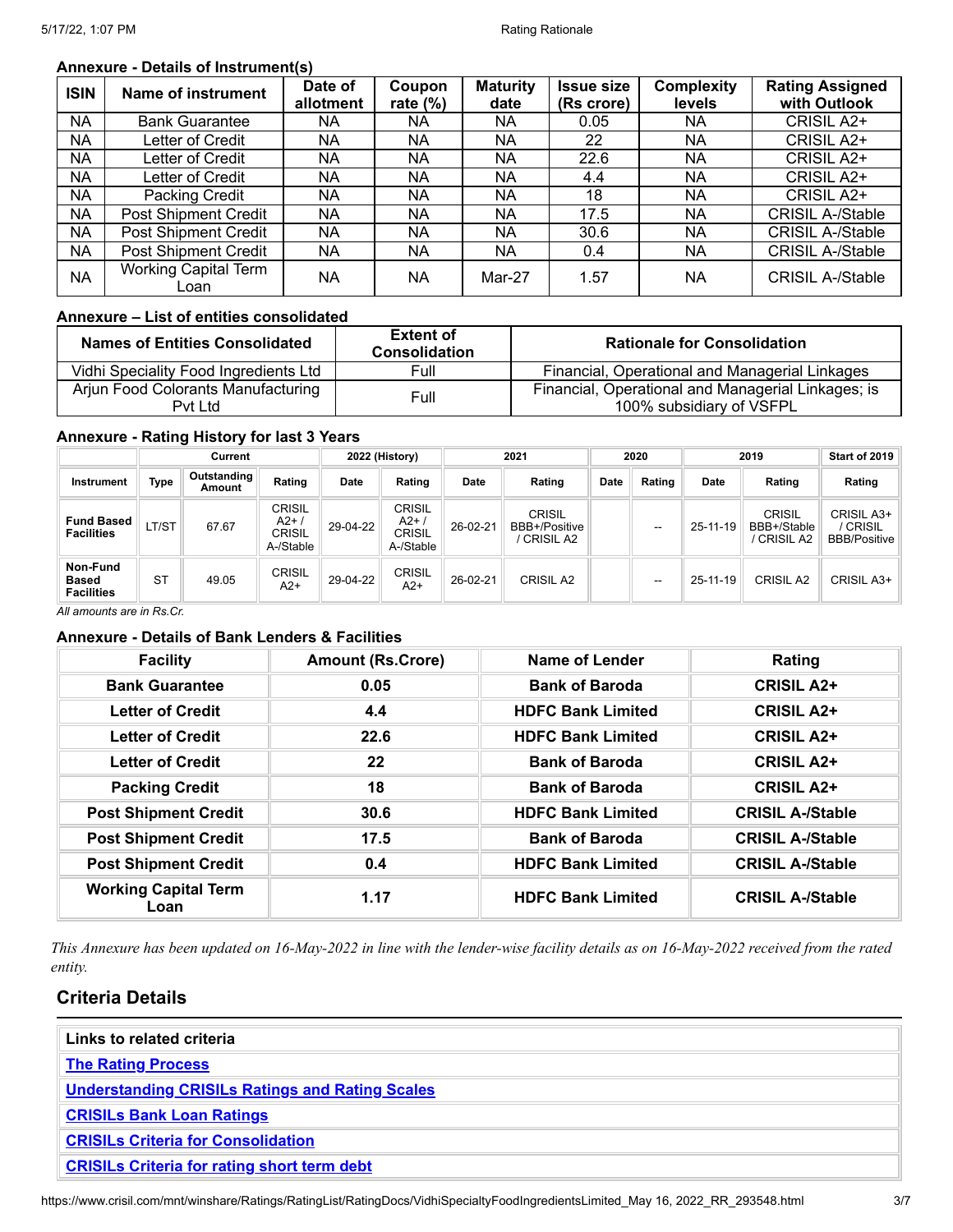| <b>Media Relations</b>                                                                                                                                                                                                                                                                                                                                                                                                 | <b>Analytical Contacts</b>                                                                                                                                                                                                                                                                                                                                                           | <b>Customer Service Helpdesk</b>                                                                                                                                                                          |
|------------------------------------------------------------------------------------------------------------------------------------------------------------------------------------------------------------------------------------------------------------------------------------------------------------------------------------------------------------------------------------------------------------------------|--------------------------------------------------------------------------------------------------------------------------------------------------------------------------------------------------------------------------------------------------------------------------------------------------------------------------------------------------------------------------------------|-----------------------------------------------------------------------------------------------------------------------------------------------------------------------------------------------------------|
| <b>Aveek Datta</b><br><b>Media Relations</b><br><b>CRISIL Limited</b><br>M: +91 99204 93912<br>B: +91 22 3342 3000<br>AVEEK.DATTA@crisil.com<br>Prakruti Jani<br><b>Media Relations</b><br><b>CRISIL Limited</b><br>M: +91 98678 68976<br>B: +91 22 3342 3000<br>PRAKRUTI.JANI@crisil.com<br>Rutuja Gaikwad<br><b>Media Relations</b><br><b>CRISIL Limited</b><br>B: +91 22 3342 3000<br>Rutuja.Gaikwad@ext-crisil.com | Rahul Subrato Kumar Guha<br>Director<br><b>CRISIL Ratings Limited</b><br>D:+91 22 4097 8320<br>rahul.guha@crisil.com<br>Jumana Badshah<br>Associate Director<br><b>CRISIL Ratings Limited</b><br>D:+91 22 3342 8324<br>Jumana.Badshah@crisil.com<br>Trusha Mahendra Patil<br><b>Rating Analyst</b><br><b>CRISIL Ratings Limited</b><br>B:+91 22 3342 3000<br>Trusha.Patil@crisil.com | Timings: 10.00 am to 7.00 pm<br>Toll free Number: 1800 267 1301<br>For a copy of Rationales / Rating Reports:<br>CRISILratingdesk@crisil.com<br>For Analytical queries:<br>ratingsinvestordesk@crisil.com |
|                                                                                                                                                                                                                                                                                                                                                                                                                        |                                                                                                                                                                                                                                                                                                                                                                                      |                                                                                                                                                                                                           |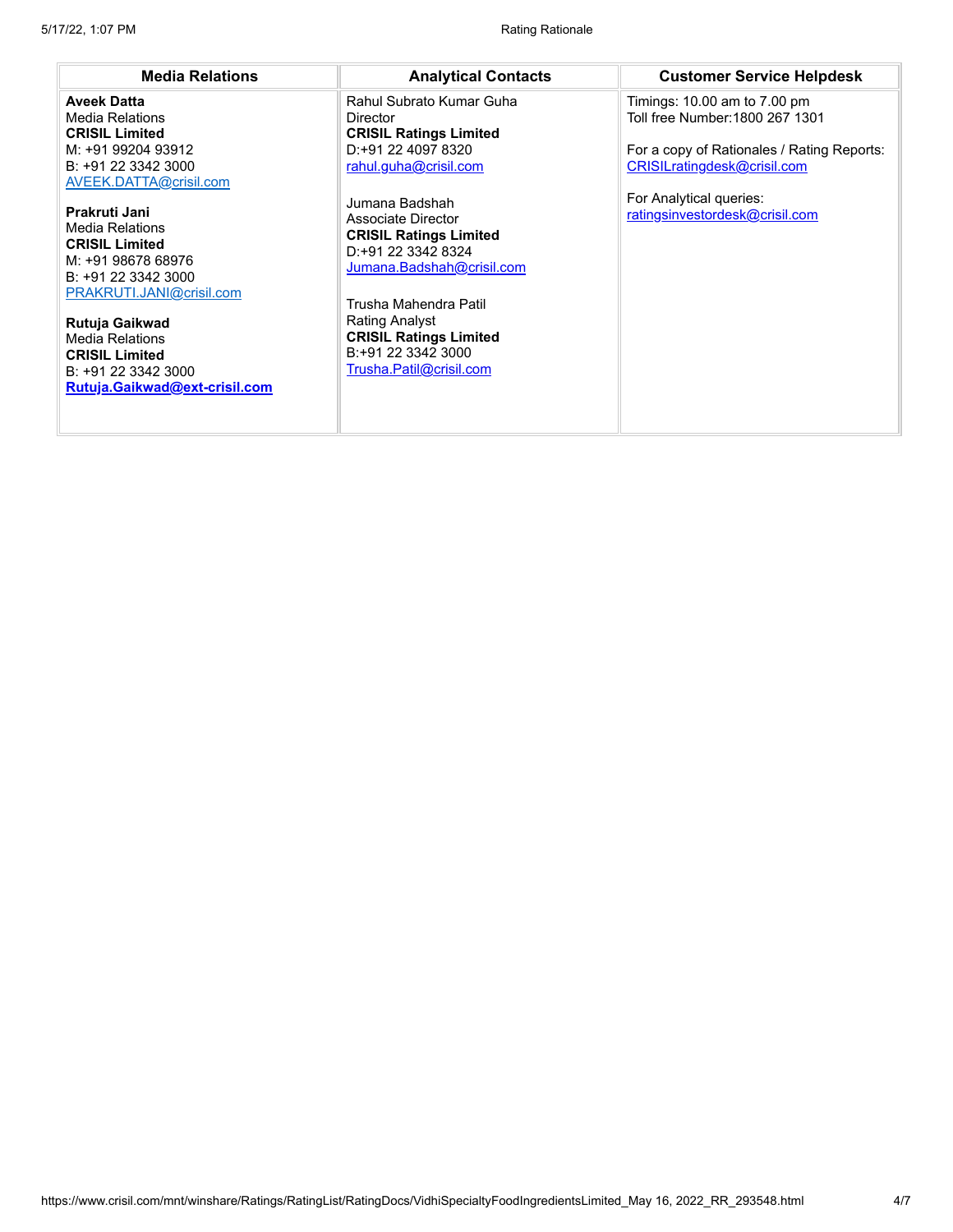5/17/22, 1:07 PM Rationale Rationale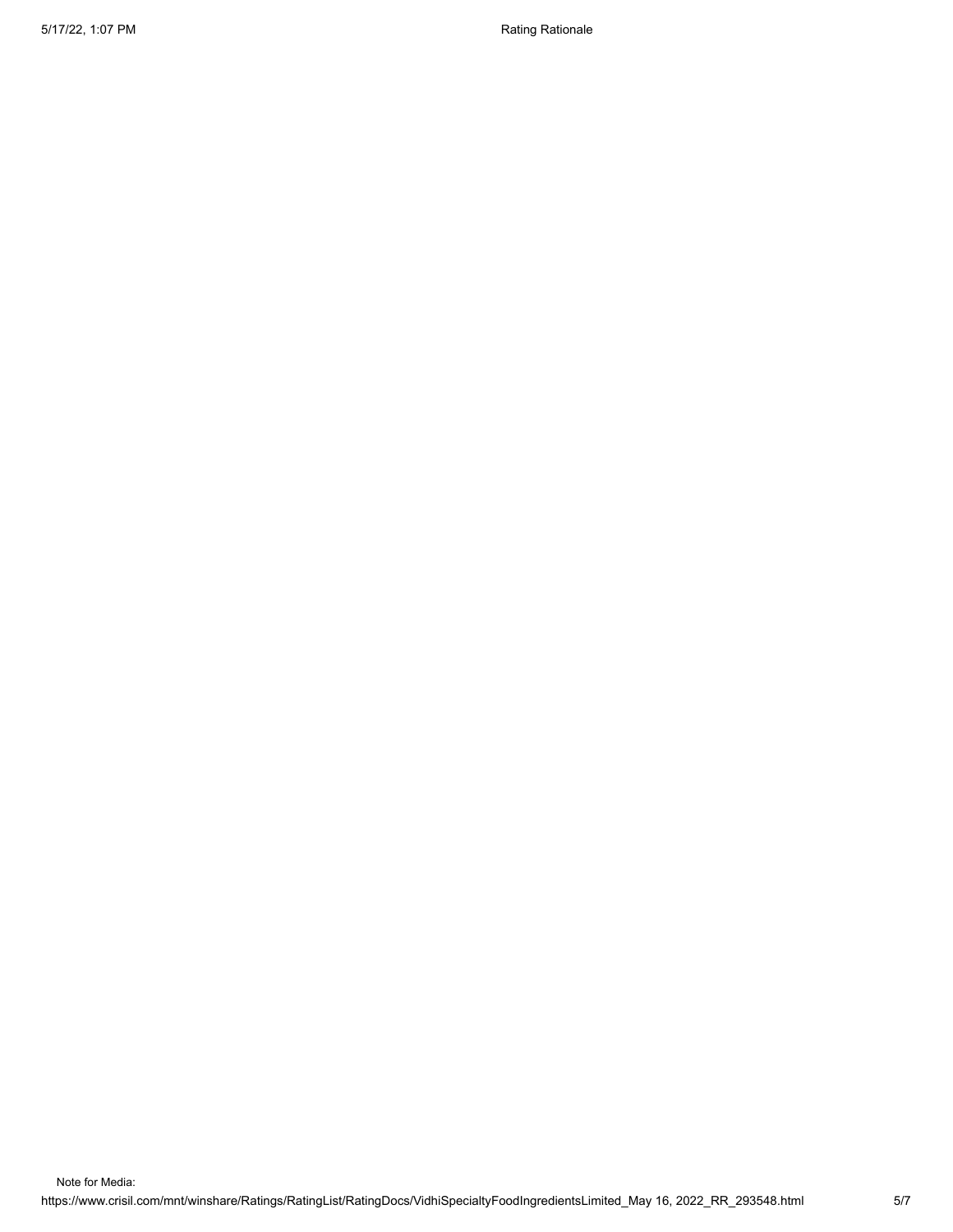This rating rationale is transmitted to you for the sole purpose of dissemination through your newspaper/magazine/agency. The rating rationale may be used by you in full or in part without changing the meaning or context thereof but with due credit to CRISIL Ratings. However, CRISIL Ratings alone has the sole right of distribution (whether directly or indirectly) of its rationales for consideration or otherwise through any media including websites and portals.

#### **About CRISIL Ratings Limited (A subsidiary of CRISIL Limited)**

CRISIL Ratings pioneered the concept of credit rating in India in 1987. With a tradition of independence, analytical rigour and innovation, we set the standards in the credit rating business. We rate the entire range of debt instruments, such as bank loans, certificates of deposit, commercial paper, non-convertible/convertible/partially convertible bonds and debentures, perpetual bonds, bank hybrid capital instruments, asset-backed and mortgage-backed securities, partial guarantees and other structured debt instruments. We have rated over 33,000 large and mid-scale corporates and financial institutions. We have also instituted several innovations in India in the rating business, including ratings for municipal bonds, partially guaranteed instruments and infrastructure investment trusts (InvITs).

CRISIL Ratings Limited ('CRISIL Ratings') is a wholly-owned subsidiary of CRISIL Limited ('CRISIL'). CRISIL Ratings Limited is registered in India as a credit rating agency with the Securities and Exchange Board of India ("SEBI").

For more information, visit **[www.crisilratings.com](http://www.crisilratings.com/)** 

#### **About CRISIL Limited**

CRISIL is a global analytical company providing ratings, research, and risk and policy advisory services. We are India's leading ratings agency. We are also the foremost provider of high-end research to the world's largest banks and leading corporations.

CRISIL is majority owned by S&P Global Inc, a leading provider of transparent and independent ratings, benchmarks, analytics and data to the capital and commodity markets worldwide.

For more information, visit [www.crisil.com](http://www.crisil.com/)

Connect with us: [TWITTER](https://twitter.com/CRISILLimited) | [LINKEDIN](http://www.linkedin.com/company/crisil) | [YOUTUBE](https://www.youtube.com/user/CRISILLimited) | [FACEBOOK](https://www.facebook.com/CRISILLimited)

#### **CRISIL PRIVACY NOTICE**

CRISIL respects your privacy. We may use your contact information, such as your name, address and email id to fulfil your request and service your account and to provide you with additional information from CRISIL. For further information on CRISIL's privacy policy please visit [www.crisil.com.](https://www.crisil.com/en/home/crisil-privacy-notice.html)

#### **DISCLAIMER**

This disclaimer is part of and applies to each credit rating report and/or credit rating rationale ('report') that is provided by CRISIL Ratings Limited ('CRISIL Ratings'). To avoid doubt, the term 'report' includes the information, ratings and other content forming part of the report. The report is intended for the jurisdiction of India only. This report does not constitute an offer of services. Without limiting the generality of the foregoing, nothing in the report is to be construed as CRISIL Ratings providing or intending to provide any services in jurisdictions where CRISIL Ratings does not have the necessary licenses and/or registration to carry out its business activities referred to above. Access or use of this report does not create a client relationship between CRISIL Ratings and the user.

We are not aware that any user intends to rely on the report or of the manner in which a user intends to use the report. In preparing our report we have not taken into consideration the objectives or particular needs of any particular user. It is made abundantly clear that the report is not intended to and does not constitute an investment advice. The report is not an offer to sell or an offer to purchase or subscribe for any investment in any securities, instruments, facilities or solicitation of any kind to enter into any deal or transaction with the entity to which the report pertains. The report should not be the sole or primary basis for any investment decision within the meaning of any law or regulation (including the laws and regulations applicable in the US).

Ratings from CRISIL Ratings are statements of opinion as of the date they are expressed and not statements of fact or recommendations to purchase, hold or sell any securities/instruments or to make any investment decisions. Any opinions expressed here are in good faith, are subject to change without notice, and are only current as of the stated date of their